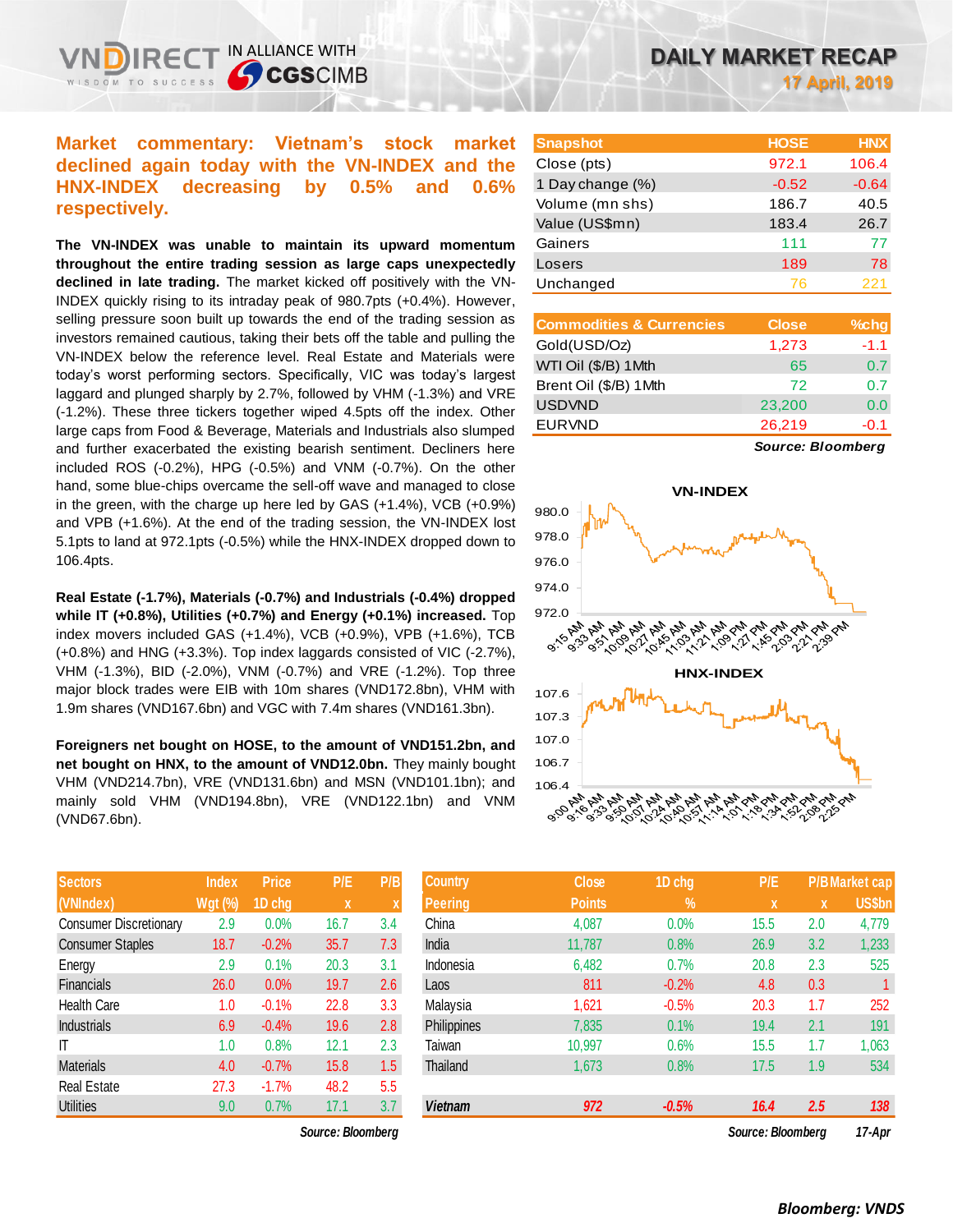#### **Market News**

**Oil rose toward a five-month high after an industry report signalled an unexpected drop in U.S. crude inventories last week, adding to the picture of a tightening global market.** Futures in New York advanced as much as 0.8% after gaining 1% on Tuesday. U.S. stockpiles declined by 3.1m barrels last week, the American Petroleum Institute was said to report. If confirmed by government data due later on Wednesday, that would be the first decline in four weeks and defy analyst forecasts for inventories to rise. China reported first-quarter economic growth that beat estimates, adding to crude's upward impetus. Oil has risen for all but three weeks this year as the OPEC+ reduced production and U.S. sanctions on Iran and Venezuela further tightened supply. The cuts have been so successful they've spurred speculation the cartel risks letting crude surge too high, which would likely prompt a backlash from President Donald Trump. *(Bloomberg--edited)*

**Local yarn industry experiences difficulties.** The Vietnam Textile and Apparel Association (Vitas) said that in December 2018 and January 2019, Vietnam's yarn production industry had to accept a drop in yarn price to US\$2.60 per kilogram, as well as a kilogram of cotton falling to US\$2.10, to maintain production and keep customers. Normally, in yarn production and trading, when the gap between raw material buying prices and product selling price is US\$1 per kilogram, yarn producers are able to maintain operations. However, from October 2018 until January 2019, the gap was only 50-60 US cents per kilogram. Therefore, yarn manufacturers had to suffer huge losses from their yarn production, said Le Tien Truong, Vitas deputy chairman. In February 2019, the gap was nearly US\$1 per kilogram with the cotton price at US\$1.90 per kilogram and the yarn price at US\$2.80 per kilogram. This level was acceptable for the yarn production industry. However, the gap is unlikely to be sustainable due to the results of the US-China trade negotiations, according to the association. The difficulties faced by the domestic yarn production industry are partly due to the US-China trade war, because 25% of Chinese goods taxed when exported to the US include yarn in their composition. For many years, Vietnam's yarn products have been mainly exported to two major markets – China and Turkey. However, Turkey has applied anti-dumping measures on Vietnamese yarn so 70% of Vietnamese yarn products are exported to China, the largest fabric producer in the world, according to the Vietnam Cotton and Spinning Association. Therefore, China's reduction of yarn imports due to difficulties in exporting textile and garment products to the US has affected Vietnam's yarn production. *(Vietnamnews.vn- edited)*

### **Notable Corporate Events**

**Sai Gon Thuong Tin Commercial Joint Stock Bank (STB VN) – 2019 targets:** For 2019, STB has set an EAT target of VND2.65tr (+18% yoy). For 2019, STB also targets total assets to reach VND445.5tr (+12% yoy) while lending is projected to rise 16% yoy (VND298.1tr) and bad debt ratio, at below 2%. *(Bloomberg--edited)*

**Vietnam Airlines Joint Stock Company (HVN VN-UPCOM) – business activities:** HVN has officially gotten approval from Ho Chi Minh City Stock Exchange (HOSE) to list 1.4bn shares on the bourse from Apr 12. *(Bloomberg)*

*<to be continued>*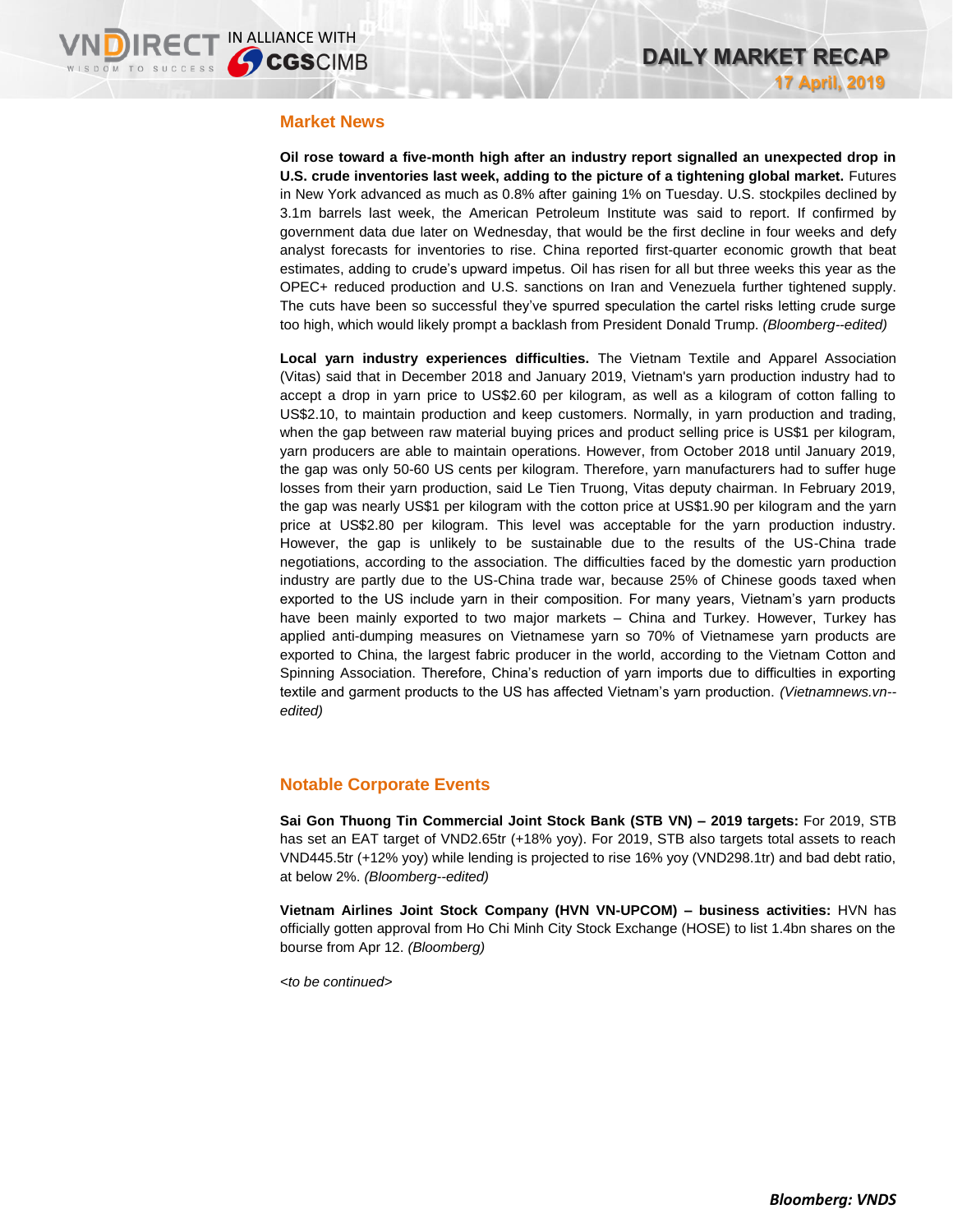**DAILY MARKET RECAP 17 April, 2019**

## **COVERAGE SUMMARY**

VND

| Ticker          | <b>Close</b><br>price | <b>Adjusted</b><br>target price | <b>Upside</b> | <b>Recom-endation</b> | <b>Investment thesis summary/Update</b>                                                                                                                                                                                                                                                                                                                                                                                                                                                                                          | Latest<br>report |
|-----------------|-----------------------|---------------------------------|---------------|-----------------------|----------------------------------------------------------------------------------------------------------------------------------------------------------------------------------------------------------------------------------------------------------------------------------------------------------------------------------------------------------------------------------------------------------------------------------------------------------------------------------------------------------------------------------|------------------|
| PC <sub>1</sub> | 23,600                | 28,400                          | 20.3%         | <b>ADD</b>            | 1. Robust backlog in 2019F. According to the company, the total backlog of the<br>grid erection and installation segment is estimated at VND2,829bn at the<br>beginning of 2019<br>2. Promising outlook for hydropower segment. Investments in hydropower have<br>gradually helped improved PC1's earnings quality thanks to high margins and<br>recurring, stable revenues.                                                                                                                                                     | Link             |
| <b>LPB</b>      | 8,800                 | 12,200                          | 38.6%         | ADD                   | 1. LPB has embarked on an extensive branch network expansion initiative that is<br>unmatched by other banks.<br>2. Potential for a boost in fee income from bancassurance.<br>3. LPB is considering migrating to HOSE. A listing on HOSE will increase liquidity<br>for LPB<br>4. High dividend yield on a low valuation.                                                                                                                                                                                                        | <b>Link</b>      |
| <b>NLG</b>      | 28,700                | 37,700                          | 31.4%         | <b>ADD</b>            | 1. Project delay has led to haircut of our FY18F presales estimate.<br>2. Project licenses bode well for FY19F launches.<br>3. New land parcel acquired in Dec to support long term growth.                                                                                                                                                                                                                                                                                                                                      | <b>Link</b>      |
| <b>ACV</b>      | 83,000                | 105,000                         | 26.5%         | ADD                   | 1. ACV is a robust long-term bet on the aviation growth story than even a basket<br>of domestic airline stocks.<br>2. MOT's divestment of ACV stake to be a significant catalyst.<br>3. High return on capital and superior growth prospects justify valuation premium.                                                                                                                                                                                                                                                          | Link             |
| <b>DPM</b>      | 18,050                | 23,400                          | 29.6%         | ADD                   | 1. Core urea business could face near-term margin pressure due to the expected<br>increases in gas input prices, which will outweigh ASP recovery, in our view.<br>2. NH3-NPK project is the earnings growth driver over the next few years,<br>contributing 1.4-2.6tr annually to revenue starting from 2018F. However high<br>interest expense and D&A burden could result in annual losses in 2019-20F.<br>3. Pending VAT policy change in Vietnam is expected to boost DPM's gross<br>margin by 2-3% pts from 2019F onwards. | Link             |
| QNS             | 42,300                | 53,200                          | 25.8%         | <b>ADD</b>            | 1. QNS is the leading branded soymilk player in Vietnam and a major sugar<br>producer.<br>2. The company commanded 82% market share of the packaged soymilk market<br>and accounted for around 10% of total nationwide sugar supply in 2017.                                                                                                                                                                                                                                                                                     | Link             |
| <b>LTG</b>      | 24,900                | 38,300                          | 53.8%         | <b>ADD</b>            | 1. Market leader in the CPC segment with 21% market share (vs. second largest<br>player VFG with 8.3% market share). LTG could easily maintain the market<br>leadership in the segment thanks to (1) extensive distribution network, and (2)<br>established long-term relationships with suppliers.<br>2. Long-term strategy is to focus on the Agrifood segment with high potential in<br>export markets such as China, Philippines, Indonesia, etc.<br>3. LTG is trading far below its domestic peers.                         | <b>Link</b>      |
| <b>VCB</b>      | 68,000                | 73,800                          | 8.5%          | HOLD                  | 1. Solid core earnings growth with earnings from divestment and bancassurance<br>deals creating uncaptured upside<br>2. Strongly positioned to penetrate the retail banking segment.<br>3. Well-regarded bank with best-in-class asset quality and strong deposit<br>franchise.<br>4. Successful private placement enhanced capital buffers.                                                                                                                                                                                     | Link             |
| <b>MBB</b>      | 21,500                | 31,100                          | 44.7%         | ADD                   | 1. Solid earnings on improving NIM and strong fee income growth with huge room<br>to continue to boost asset yields.<br>2. Continued shift towards retail lending supports NIM expansion.<br>3. Dynamic strategy to boost fee income.<br>4. Prudent risk management evinced by a clean balance sheet                                                                                                                                                                                                                             | Link             |
| <b>VPB</b>      | 19,450                | 26,100                          | 34.2%         | ADD                   | 1. The leading market player in consumer finance with high returns on capital.<br>2. Stricter credit controls hampered earnings growth in FY18.<br>3. More digitalisation initiatives to grow fee income and cut costs. VPB has<br>launched a new digital platform in SME banking, retail banking and consumer<br>finance.                                                                                                                                                                                                       | <b>Link</b>      |
| <b>TCM</b>      | 29,200                | 32,300                          | 10.6%         | <b>HOLD</b>           | 1. The only vertically-integrated textile manufacturer in Vietnam.<br>2. Sears's bankruptcy will dent FY18 and FY19F earnings.<br>3. EVFTA is expected to confer a competitive advantage to TCM due to "Fabric"<br>forward Rules of Origin"                                                                                                                                                                                                                                                                                      | <b>Link</b>      |
| <b>HPG</b>      | 31,600                | 33,800                          | 7.0%          | <b>HOLD</b>           | 1. We believe HPG will further consolidate its domestic market share.<br>2. Higher sales volume but lower ASP<br>3. Slight delay and capex overruns on the second phase of Dung Quat Steel<br>Complex project.                                                                                                                                                                                                                                                                                                                   | Link             |
| <b>PVT</b>      | 16,600                | 21,000                          | 26.5%         | <b>ADD</b>            | 1. A beneficiary of secular oil and gas demand growth in Vietnam with stable cash<br>flow and a robust business model.<br>2. PVT boasts a stable business model with assured annual transportation<br>volumes and long-term charter rates.<br>3. We see the ongoing fleet rejuvenation benefitting PVT's long-term prospects.                                                                                                                                                                                                    | <b>Link</b>      |
| <b>STK</b>      | 23,500                | 23,000                          | $-2.1%$       | <b>HOLD</b>           | 1. Second-largest synthetic fiber manufacturer in Vietnam.<br>2. STK is a direct beneficiary of CPTPP and the US-China trade war.<br>3. Trang Bang 5 (TB5) project's commercial operations will start in 1Q19F.                                                                                                                                                                                                                                                                                                                  | <b>Link</b>      |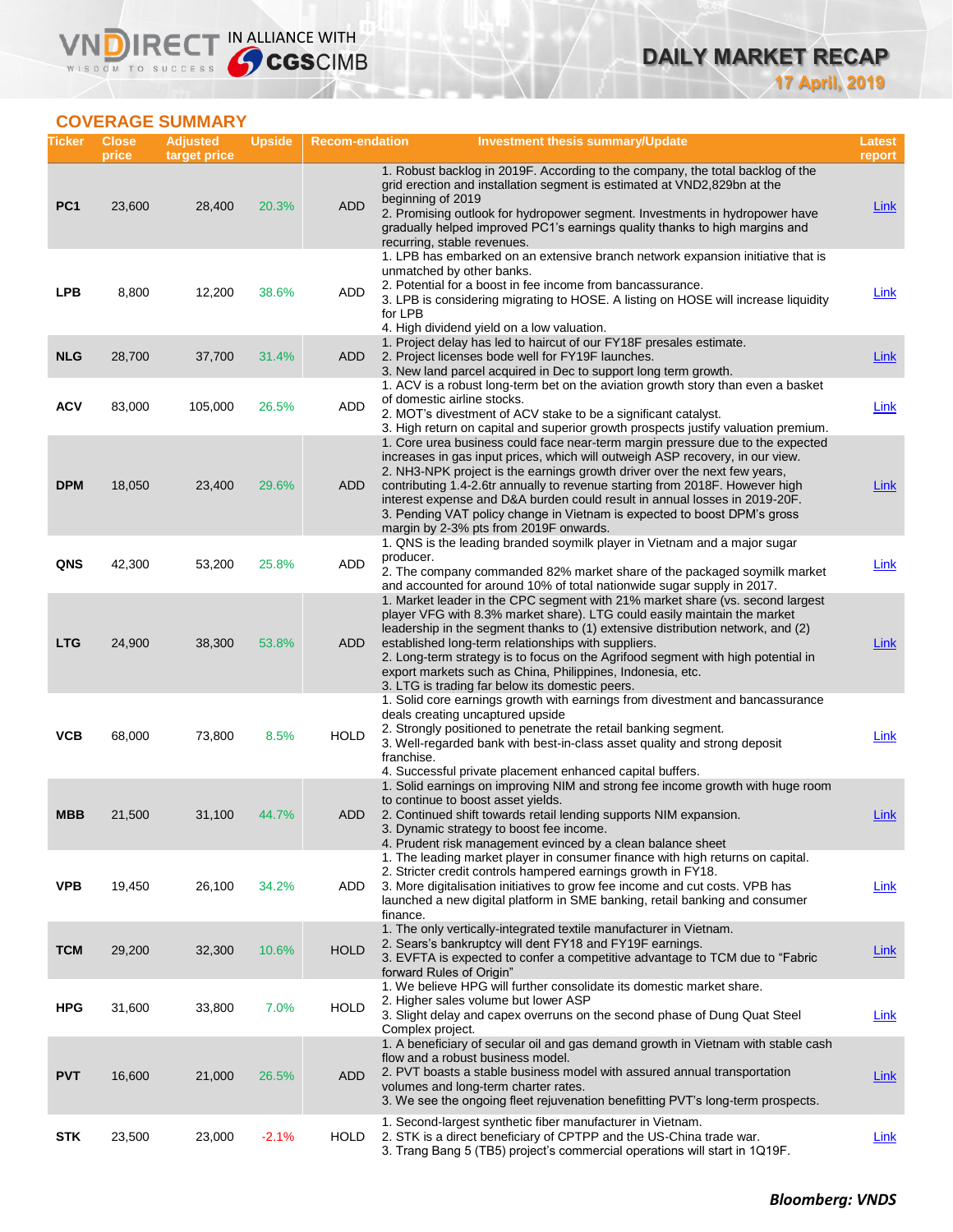# **DAILY MARKET RECAP**

**17 April, 2019**

| Ticker     | <b>Close</b><br>price | <b>Adjusted</b><br>target price | <b>Upside</b> | <b>Recom-endation</b> | <b>Investment thesis summary/Update</b>                                                                                                                                                                                                                                                                                                                                                                                                                                                                                                                                     | Latest<br>report |
|------------|-----------------------|---------------------------------|---------------|-----------------------|-----------------------------------------------------------------------------------------------------------------------------------------------------------------------------------------------------------------------------------------------------------------------------------------------------------------------------------------------------------------------------------------------------------------------------------------------------------------------------------------------------------------------------------------------------------------------------|------------------|
| IDI        | 8,750                 | 23,800                          | 172.0%        | ADD                   | 1. IDI has gradually risen to become one of the most promising Vietnamese<br>pangasius exporters. The firm has endured multiple downturns in the industry,<br>demonstrating its resilience and good management quality. The share price,<br>however, is volatile.<br>2. We expect that pangasius exports will grow strongly in 2018.<br>3. Fish feed segment and fishmeal/fish fat segment will see strong growth in 2018<br>4. IDI will continue to increase its capacity to support growth over the next 2-3<br>years.<br>5. High dividend yield and attractive valuation | Link             |
| AAA        | 18,000                | 25,300                          | 40.6%         | ADD                   | 1. AAA is the largest plastic packaging manufacturer and exporter in South East<br>Asia, with current production capacity of 8,000 tonnes/month.<br>2. AAA will be able to capture market share globally in countries such as Japan<br>and the U.S<br>3. AAA aims to expand its production and adopt effective cost controls.                                                                                                                                                                                                                                               | <b>Link</b>      |
| <b>PNJ</b> | 99,200                | 126,500                         | 27.5%         | ADD.                  | 1. PNJ is leading the jewellery market in Vietnam with an estimated 30% market<br>share in the branded segment in 2018, per management.<br>2. Extensive store network and still expanding.<br>3. Sustained momentum at PNJ Gold and anticipated turnaround at PNJ Silver to<br>drive strong topline growth.                                                                                                                                                                                                                                                                 | <b>Link</b>      |
| <b>KDH</b> | 31,500                | 33,500                          | 6.3%          | <b>HOLD</b>           | 1. KDH owns 500ha land bank in the inner city area of HCMC following its recent<br>merger with Binh Chanh Construction & Investment (BCI, Unlisted).<br>2. Its strategy to develop mid-range condos and gated townhouse communities<br>makes for a diversified range of products and lowers market risk.<br>3. We believe KDH's high quality housing developments have helped it to<br>establish its brand name among prospective buyers, driving strong sales<br>absorption.                                                                                               | Link             |
| <b>VGI</b> | 23,000                | 17,400                          | $-24.3%$      | <b>REDUCE</b>         | 1. VGI is the largest telco to be listed on Vietnam stock market and holds the<br>leading position in six out of nine countries under coverage.<br>2. VGI provides full telecom services including calls, texts, mobile data and fiber<br>optic internet broadband in nine countries across Africa, Latin America and<br>Southeast Asia.<br>3. Long term growth driver will be Mytel, VGI's new JV in Myanmar, given the<br>domestic backdrop of a relatively high smartphone adoption rate of 70% of total<br>mobile users                                                 | Link             |
| <b>DCM</b> | 8,780                 | 9,900                           | 12.8%         | <b>HOLD</b>           | 1. Parent company PVN guarantees 12% ROE for the company's urea operations<br>in FY15-18F, protecting DCM from adverse market movements.<br>2. Changes to Vietnam's VAT policy in 2018-19F could help expand DCM's gross<br>margin by 3-4% from 2019F onwards, in our view.<br>3. Uncertainty around 2019F input gas price policy, however, is a major risk that<br>could counter positive effects of VAT policy change.                                                                                                                                                    | Link             |
| <b>VTP</b> | 190,000               | 157,000                         | $-17.4%$      | <b>REDUCE</b>         | 1. High growth company in a fast-evolving industry.<br>2. VTP's market share gains can be attributed to advanced technology and strong<br>infrastructure.<br>3. VTP's core sales is expected to grow at a CAGR of 48.5% to 2020.<br>4. Healthy financial status with strong cash reserves and high ROE.                                                                                                                                                                                                                                                                     | <b>Link</b>      |
| ACB        | 29,900                | 39,800                          | 33.1%         | ADD                   | 1. Well-established retail brand name and customer base.<br>2. Large retail customer base enables a strong fee income franchise.<br>3. Legacy issues resolved, resulting in a healthy balance sheet.                                                                                                                                                                                                                                                                                                                                                                        | <b>Link</b>      |
| <b>GAS</b> | 106,800               | 91,600                          | $-14.2%$      | <b>REDUCE</b>         | 1. Flat oil price outlook could weigh on sales growth<br>2. Depleting gas supply puts pressure on input costs<br>3. Demand and capacity expansion to partly offset rising costs                                                                                                                                                                                                                                                                                                                                                                                             | <b>Link</b>      |
| <b>PVS</b> | 22,800                | 25,000                          | 9.6%          | <b>HOLD</b>           | 1. A diversified oilfield services company with strong financial health<br>2. Key beneficiary of Vietnam's push for renewed dry gas reserves<br>3. Strong earnings growth expected in FY18-21F                                                                                                                                                                                                                                                                                                                                                                              | Link             |
| <b>PVD</b> | 19,200                | 20,000                          | 4.2%          | <b>HOLD</b>           | 1. PVD's rig fleet as young enough to benefit from anticipated global oilfield<br>services market upturn<br>2. We differ in expecting PVD's profitability to turn around in FY19-21F                                                                                                                                                                                                                                                                                                                                                                                        | <b>Link</b>      |
| <b>MSH</b> | 60,700                | 62,500                          | 3.0%          | <b>HOLD</b>           | 1. MSH leads position in apparel manufacturing industry, solidified by a strong<br>customer base of global premium fashion brands.<br>2. A change in product mix with larger contribution from high-margin FOB (Free on<br>Board) apparel production is expected to be the near-term growth driver.                                                                                                                                                                                                                                                                         | <b>Link</b>      |

**VNDIRECT IN ALLIANCE WITH**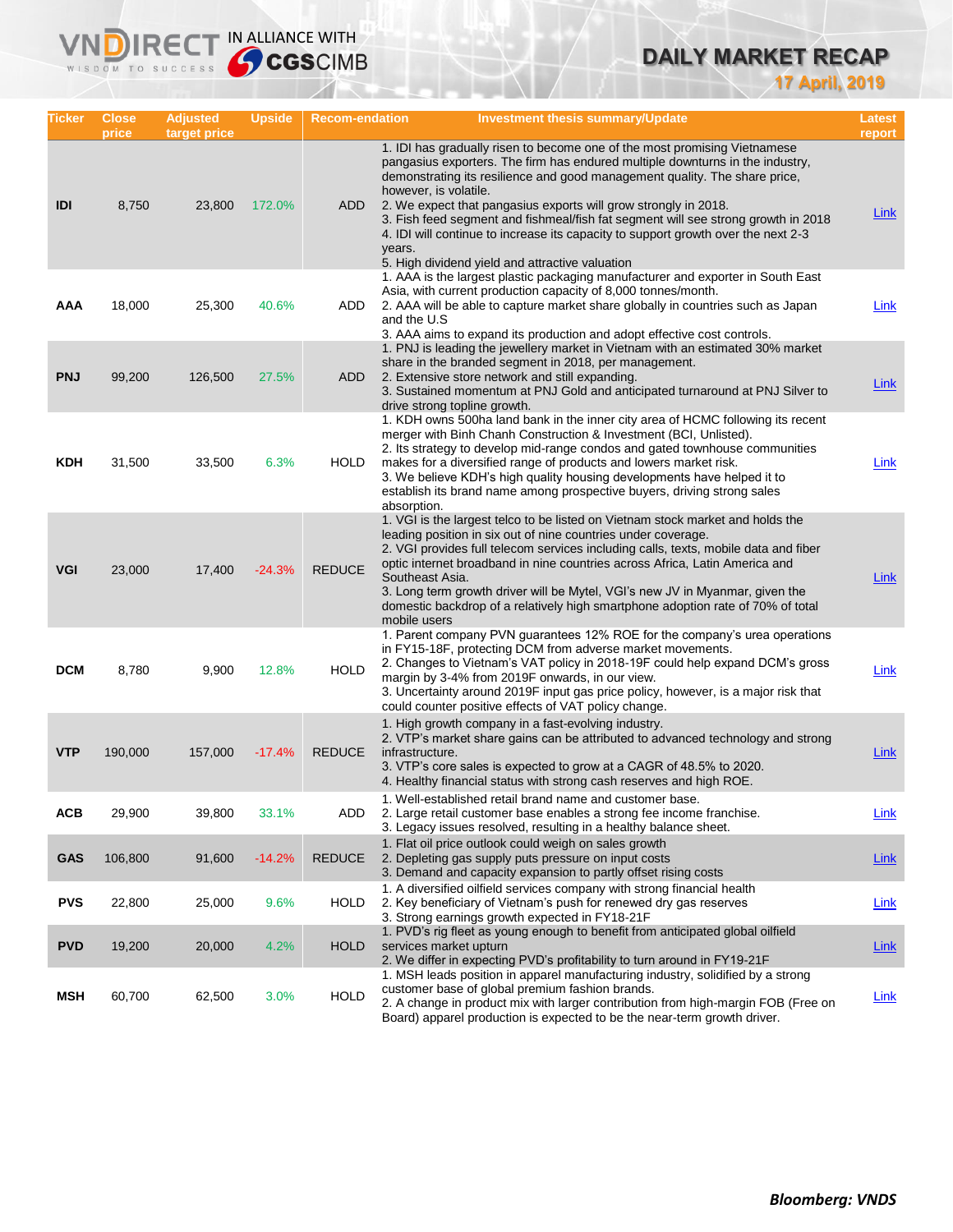## **MARKET MOVEMENTS**

WISDOM TO SUCCESS

תו

| <b>HOSE</b>        |              |       |      |         |              |
|--------------------|--------------|-------|------|---------|--------------|
| <b>Top gainers</b> |              |       |      |         | <b>VND</b>   |
| <b>Ticker</b>      | Last         | Cha   | %chq | Vol.    | <b>Index</b> |
|                    | <b>Price</b> |       |      |         | impact       |
| <b>TDW</b>         | 29,750       | 1,900 | 6.82 | 20      | 0.005        |
| <b>HTL</b>         | 18,150       | 1,150 | 6.76 | 2,270   | 0.004        |
| TNI                | 12,650       | 800   | 6.75 | 1.61MLN | 0.013        |
| <b>SSC</b>         | 64,000       | 4,000 | 6.67 | 2,330   | 0.018        |
| <b>VHG</b>         | 1,600        | 100   | 6.67 | 1.57MLN | 0.005        |

IRECT IN ALLIANCE WITH

| <b>Top losers</b> |              |          |         |         | <b>VND</b>   |
|-------------------|--------------|----------|---------|---------|--------------|
| <b>Ticker</b>     | Last         | Cha      | %chq    | Vol.    | <b>Index</b> |
|                   | <b>Price</b> |          |         |         | impact       |
| <b>HVG</b>        | 7.440        | -560     | $-7.00$ | 1.56MLN | $-0.039$     |
| <b>BIC</b>        | 22,600       | $-1,700$ | $-7.00$ | 56.890  | $-0.061$     |
| AAA               | 18,000       | $-1,350$ | $-6.98$ | 9.15MLN | $-0.070$     |
| <b>SVT</b>        | 6,680        | $-500$   | $-6.96$ | 310     | $-0.002$     |
| <b>ACL</b>        | 42,800       | $-3,200$ | $-6.96$ | 148.020 | $-0.022$     |

| <b>Top index movers</b> |              |       |         |         |              |  |  |  |  |
|-------------------------|--------------|-------|---------|---------|--------------|--|--|--|--|
| <b>Ticker</b>           | Last         | Cha   | $%$ chq | Vol.    | <b>Index</b> |  |  |  |  |
|                         | <b>Price</b> |       |         |         | impact       |  |  |  |  |
| <b>GAS</b>              | 106,800      | 1,500 | 1.42    | 664.240 | 0.874        |  |  |  |  |
| <b>VCB</b>              | 68,000       | 600   | 0.89    | 516,710 | 0.678        |  |  |  |  |
| <b>VPB</b>              | 19.450       | 300   | 1.57    | 2.07MLN | 0.224        |  |  |  |  |
| <b>TCB</b>              | 24,750       | 200   | 0.81    | 1.02MLN | 0.213        |  |  |  |  |
| <b>HNG</b>              | 15,600       | 500   | 3.31    | 2.77MLN | 0.135        |  |  |  |  |

| <b>VND</b><br><b>Top index laggers</b> |              |          |         |         |              |  |  |  |  |
|----------------------------------------|--------------|----------|---------|---------|--------------|--|--|--|--|
| <b>Ticker</b>                          | Last         | Cha      | %chq    | Vol.    | <b>Index</b> |  |  |  |  |
|                                        | <b>Price</b> |          |         |         | impact       |  |  |  |  |
| VIC                                    | 110,000      | $-3,100$ | $-2.74$ | 960.220 | $-3.014$     |  |  |  |  |
| <b>VHM</b>                             | 89,800       | $-1,200$ | $-1.32$ | 761,350 | $-1.224$     |  |  |  |  |
| <b>BID</b>                             | 34,800       | $-700$   | $-1.97$ | 852,450 | $-0.729$     |  |  |  |  |
| <b>VNM</b>                             | 135,000      | $-1,000$ | $-0.74$ | 864.260 | $-0.531$     |  |  |  |  |
| <b>VRE</b>                             | 33,600       | $-400$   | $-1.18$ | 1.85MLN | $-0.284$     |  |  |  |  |

| <b>VND</b><br><b>Top liquidity</b> |              |          |         |         |              |  |  |  |  |
|------------------------------------|--------------|----------|---------|---------|--------------|--|--|--|--|
| <b>Ticker</b>                      | Last         | Cha      | %chq    | Val.    | <b>Index</b> |  |  |  |  |
|                                    | <b>Price</b> |          |         | (VNDbn) | impact       |  |  |  |  |
| <b>ROS</b>                         | 31,450       | -50      | $-0.16$ | 271     | $-0.009$     |  |  |  |  |
| AAA                                | 18,000       | $-1,350$ | $-6.98$ | 172     | $-0.070$     |  |  |  |  |
| VNM                                | 135,000      | $-1,000$ | $-0.74$ | 117     | $-0.531$     |  |  |  |  |
| <b>VIC</b>                         | 110,000      | $-3,100$ | $-2.74$ | 107     | $-3.014$     |  |  |  |  |
| <b>FPT</b>                         | 48.500       | 600      | 1.25    | 96      | 0.112        |  |  |  |  |

| <b>HOSE</b>        |              |       |         |         |              |                    |              | <b>HNX</b> |         |         |              |
|--------------------|--------------|-------|---------|---------|--------------|--------------------|--------------|------------|---------|---------|--------------|
| <b>Top gainers</b> |              |       |         |         | <b>VND</b>   | <b>Top gainers</b> |              |            |         |         | <b>VND</b>   |
| Ticker             | Last         | Chg   | $%$ chq | Vol.    | <b>Index</b> | Ticker             | Last         | Chg        | $%$ chq | Vol.    | <b>Index</b> |
|                    | <b>Price</b> |       |         |         | impact       |                    | <b>Price</b> |            |         |         | impact       |
| TDW                | 29,750       | 1.900 | 6.82    | 20      | 0.005        | <b>PW</b>          | 600          | 100        | 20.00   | 277.600 | 0.000        |
| <b>HTL</b>         | 18,150       | 1.150 | 6.76    | 2,270   | 0.004        | <b>HKB</b>         | 700          | 100        | 16.67   | 300,200 | 0.000        |
| TNI                | 12,650       | 800   | 6.75    | 1.61MLN | 0.013        | <b>KST</b>         | 16.500       | 1.500      | 10.00   | 100     | 0.000        |
| SSC                | 64,000       | 4,000 | 6.67    | 2,330   | 0.018        | <b>PCE</b>         | 11,000       | 1,000      | 10.00   | 300     | 0.000        |
| VHG                | 1.600        | 100   | 6.67    | 1.57MLN | 0.005        | QTC                | 19,800       | 1.800      | 10.00   | 100     | 0.000        |

| <b>Top losers</b> |                      |          |         |         | <b>VND</b>      | <b>Top losers</b> |                      |          |         |         | <b>VND</b>             |
|-------------------|----------------------|----------|---------|---------|-----------------|-------------------|----------------------|----------|---------|---------|------------------------|
| Ticker            | Last<br><b>Price</b> | Chg      | %chq    | Vol.    | Index<br>impact | Ticker            | Last<br><b>Price</b> | Chg      | $%$ chq | Vol.    | <b>Index</b><br>impact |
| HVG               | 7.440                | $-560$   | $-7.00$ | 1.56MLN | $-0.039$        | HLY               | 18,300               | $-2.000$ | $-9.85$ | 4,500   | 0.000                  |
| <b>BIC</b>        | 22,600               | $-1.700$ | $-7.00$ | 56,890  | $-0.061$        | <b>RCL</b>        | 21,300               | $-2,300$ | $-9.75$ | 200     | 0.000                  |
| AAA               | 18,000               | $-1,350$ | $-6.98$ | 9.15MLN | $-0.070$        | <b>PCG</b>        | 13,900               | $-1.500$ | $-9.74$ | 500     | 0.000                  |
| <b>SVT</b>        | 6,680                | $-500$   | $-6.96$ | 310     | $-0.002$        | <b>SDA</b>        | 2,800                | $-300$   | $-9.68$ | 228,300 | 0.000                  |
| ACL               | 42,800               | $-3,200$ | $-6.96$ | 148,020 | $-0.022$        | DIH               | 18,700               | $-2,000$ | $-9.66$ | 800     | 0.000                  |

|            | <b>VND</b><br>Top index movers |       |      |         |        |            | <b>Top index movers</b> |       |         |           |              |  |
|------------|--------------------------------|-------|------|---------|--------|------------|-------------------------|-------|---------|-----------|--------------|--|
| Ticker     | Last                           | Chg   | %chq | Vol.    | Index  | Ticker     | Last                    | Chg   | $%$ chq | Vol.      | <b>Index</b> |  |
|            | <b>Price</b>                   |       |      |         | impact |            | <b>Price</b>            |       |         |           | impact       |  |
| GAS        | 106.800                        | 1.500 | 1.42 | 664.240 | 0.874  | <b>NVB</b> | 8,900                   | 100   | 1.14    | 738.400   | 0.029        |  |
| <b>VCB</b> | 68,000                         | 600   | 0.89 | 516,710 | 0.678  | TIG        | 3,500                   | 300   | 9.38    | $.18$ MLN | 0.022        |  |
| <b>VPB</b> | 19.450                         | 300   | 1.57 | 2.07MLN | 0.224  | <b>VNR</b> | 22.500                  | 1.700 | 8.17    | 5.600     | 0.022        |  |
| TCB        | 24.750                         | 200   | 0.81 | 1.02MLN | 0.213  | <b>PVI</b> | 40.600                  | 600   | 1.50    | 180,500   | 0.021        |  |
| HNG        | 15.600                         | 500   | 3.31 | 2.77MLN | 0.135  | <b>PGS</b> | 34,700                  | 600   | 1.76    | 22,800    | 0.020        |  |

|            | <b>Top index laggers</b> |          |         |         | <b>VND</b>   | <b>Top index laggers</b> |              |        |         |         |              |
|------------|--------------------------|----------|---------|---------|--------------|--------------------------|--------------|--------|---------|---------|--------------|
| Ticker     | Last                     | Chg      | %chq    | Vol.    | <b>Index</b> | Ticker                   | Last         | Chg    | $%$ chq | Vol.    | <b>Index</b> |
|            | <b>Price</b>             |          |         |         | impact       |                          | <b>Price</b> |        |         |         | impact       |
| VIC        | 110.000                  | $-3.100$ | $-2.74$ | 960.220 | $-3.014$     | <b>SHB</b>               | 7.400        | $-200$ | $-2.63$ | .13MLN  | $-0.206$     |
| <b>VHM</b> | 89,800                   | $-1.200$ | $-1.32$ | 761.350 | $-1.224$     | <b>ACB</b>               | 29,900       | $-100$ | $-0.33$ | 687.700 | $-0.123$     |
| BID        | 34.800                   | $-700$   | $-1.97$ | 852.450 | $-0.729$     | <b>PVS</b>               | 22,800       | $-400$ | $-1.72$ | 5.75MLN | $-0.096$     |
| <b>VNM</b> | 135,000                  | $-1.000$ | $-0.74$ | 864.260 | $-0.531$     | <b>VGC</b>               | 19,500       | $-400$ | $-2.01$ | 836,000 | $-0.081$     |
| <b>VRE</b> | 33,600                   | $-400$   | $-1.18$ | 1.85MLN | $-0.284$     | DBC                      | 21,700       | $-700$ | $-3.13$ | 19.100  | $-0.042$     |

| <b>Top liquidity</b> |              |          |         |         | VND          | <b>Top liquidity</b> |              |          |         |                   | <b>VND</b>   |
|----------------------|--------------|----------|---------|---------|--------------|----------------------|--------------|----------|---------|-------------------|--------------|
| Ticker               | Last         | Chg      | %chq    | Val.    | <b>Index</b> | Ticker               | Last         | Chg      | $%$ chq | Val.              | <b>Index</b> |
|                      | <b>Price</b> |          |         | (VNDbn) | impact       |                      | <b>Price</b> |          |         | (VNDbn)           | impact       |
| <b>ROS</b>           | 31.450       | -50      | $-0.16$ | 271     | $-0.009$     | <b>PVS</b>           | 22,800       | $-400$   | $-1.72$ | 135               | 0.000        |
| AAA                  | 18,000       | $-1,350$ | $-6.98$ | 172     | $-0.070$     | <b>TNG</b>           | 22,000       | $-1,100$ | $-4.76$ | 49                | 0.000        |
| <b>VNM</b>           | 135,000      | $-1.000$ | $-0.74$ | 117     | $-0.531$     | ACB                  | 29,900       | $-100$   | $-0.33$ | 21                | 0.000        |
| <b>VIC</b>           | 110,000      | $-3,100$ | $-2.74$ | 107     | $-3.014$     | <b>VGC</b>           | 19,500       | $-400$   | $-2.01$ | 16                | 0.000        |
| <b>FPT</b>           | 48,500       | 600      | 1.25    | 96      | 0.112        | <b>NDN</b>           | 12,800       | $-600$   | $-4.48$ | 14                | 0.000        |
|                      |              |          |         |         |              |                      |              |          |         | Source: Bloomberg | $17$ Apr     |

*17 Apr Source: Bloomberg*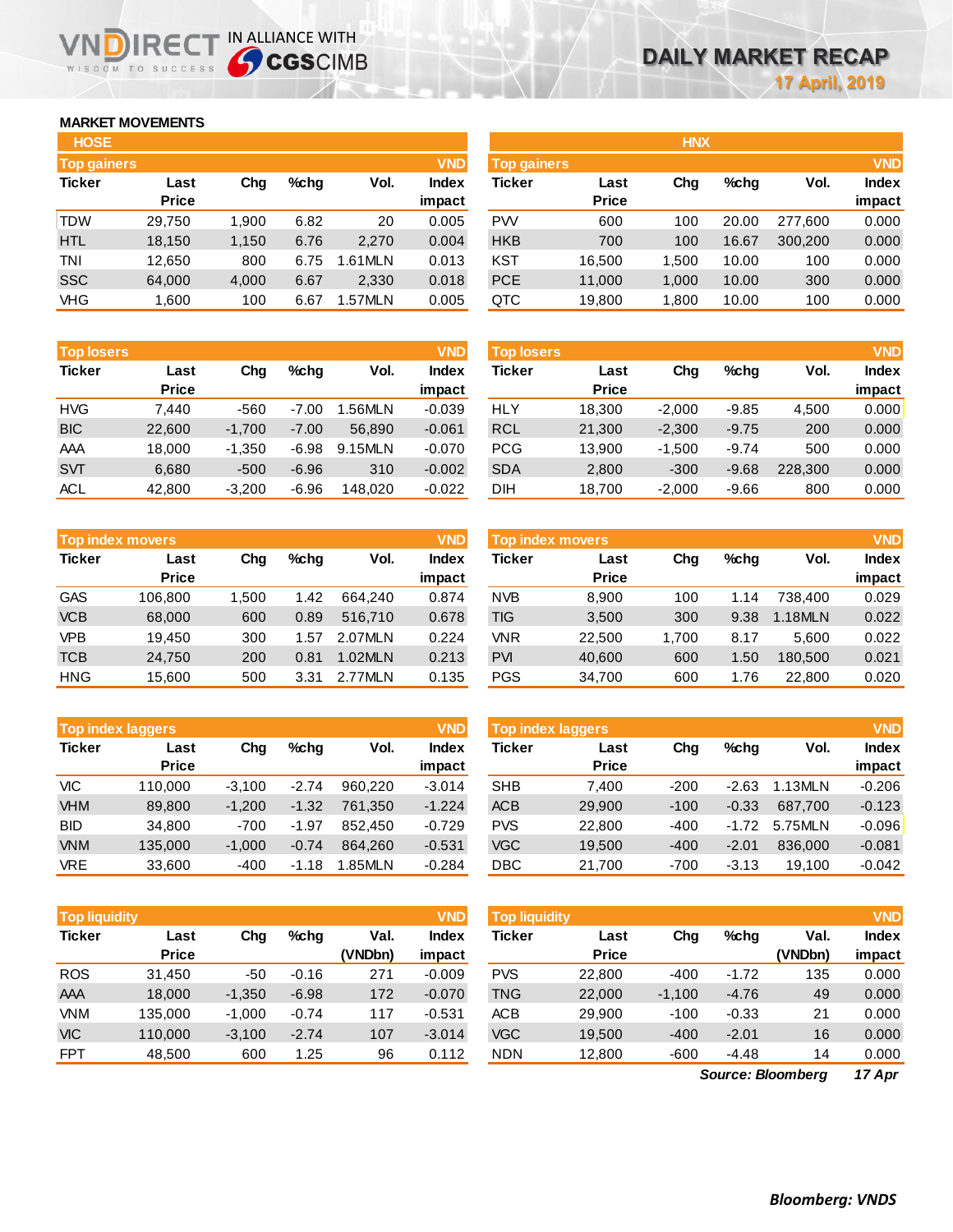## **FOREIGN ACTIVITIES**

WISDOM TO SUCCESS

| Volume (Mn'shs)       | <b>HOSE</b> | <b>HNX</b> | <b>Value (VND'bn)</b> | <b>HOSE</b> | <b>HNX</b> |
|-----------------------|-------------|------------|-----------------------|-------------|------------|
| <b>BUY</b>            | 16.1        | 1.4        | <b>BUY</b>            | 846.1       | 25.6       |
| % of market           | 8.8%        | 3.5%       | % of market           | 20.9%       | 4.1%       |
| <b>SELL</b>           | 14.0        | 0.7        | <b>SELL</b>           | 694.9       | 13.6       |
| % of market           | 7.6%        | 1.7%       | % of market           | 17.2%       | 2.2%       |
| <b>NET BUY (SELL)</b> | 2.06        |            | <b>NET BUY (SELL)</b> | 151.2       | 12.0       |

*Source: HSX, HNX*



**Foreign net buy/sell (30 days) in VND'bn**

| <b>YTD ACCUMULATION</b> |             |            |                       |             |            |
|-------------------------|-------------|------------|-----------------------|-------------|------------|
| Volume (MIn'shs)        | <b>HOSE</b> | <b>HNX</b> | <b>Value (VND'bn)</b> | <b>HOSE</b> | <b>HNX</b> |
| <b>BUY</b>              | 1,190.8     | 101.6      | <b>BUY</b>            | 50,580.5    | 1,843.5    |
| % of market             | 9.6%        | $3.8\%$    | % of market           | 19.1%       | $1.1\%$    |
| <b>SELL</b>             | 1,119.5     | 108.0      | <b>SELL</b>           | 46,483.6    | 1,841.5    |
| % of market             | $9.0\%$     | 4.1%       | % of market           | 17.5%       | 1.1%       |
| <b>NET BUY (SELL)</b>   | 71.3        | (6.4)      | <b>NET BUY (SELL)</b> | 4,097       | 2.0<br>.   |

*Source: HSX, HNX*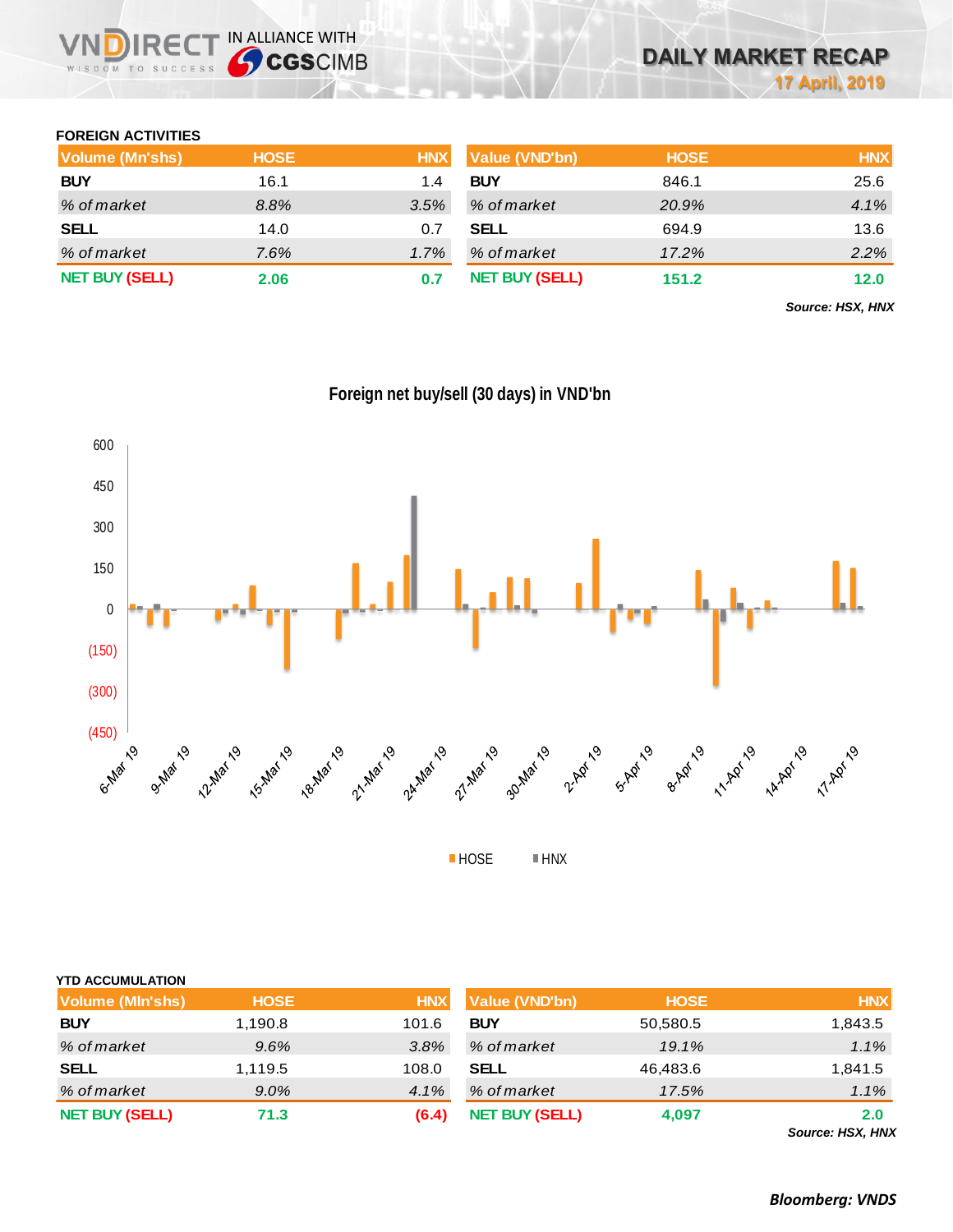## **FOREIGN ACTIVITIES**

WISDOM TO SUCCESS

**VNDIRECT IN ALLIANCE WITH** 

|               |                               | <b>HOSE</b>             |         |       |               | <b>HNX</b>                                     |                      |        |         |       |                 |  |
|---------------|-------------------------------|-------------------------|---------|-------|---------------|------------------------------------------------|----------------------|--------|---------|-------|-----------------|--|
|               | Top buy by foreigners (value) |                         |         |       | <b>VND'bn</b> | <b>VND'bn</b><br>Top buy by foreigners (value) |                      |        |         |       |                 |  |
| <b>Ticker</b> | Last<br><b>Price</b>          | Value<br>Chg<br>$%$ chg |         |       |               | Ticker                                         | Last<br><b>Price</b> | Chg    | %chg    | Value | Index<br>impact |  |
| <b>VHM</b>    | 89.800                        | $-1,200$                | $-1.32$ | 214.7 | $-1.224$      | <b>PVS</b>                                     | 22,800               | $-400$ | $-1.72$ | 17.6  | 0.000           |  |
| <b>VRE</b>    | 33,600                        | $-400$                  | $-1.18$ | 131.6 | $-0.284$      | <b>VGC</b>                                     | 19,500               | $-400$ | $-2.01$ | 4.9   | 0.000           |  |
| <b>MSN</b>    | 88,000                        | 200                     | 0.23    | 101.1 | 0.071         | TIG                                            | 3,500                | 300    | 9.38    | 0.7   | 0.000           |  |
| <b>VNM</b>    | 135.000                       | $-1,000$                | $-0.74$ | 69.7  | $-0.531$      | <b>DGC</b>                                     | 37,900               | $-200$ | $-0.52$ | 0.3   | 0.000           |  |
| VIC           | 110.000                       | $-3,100$                | $-2.74$ | 63.0  | $-3.014$      | <b>DHT</b>                                     | 36,200               | 300    | 0.84    | 0.3   | 0.000           |  |

|               | Top sell by foreigners (value) |          |         |       | <b>VND'bn</b>          | Top sell by foreigners (value) |                      | <b>VND'bn</b> |         |       |                        |
|---------------|--------------------------------|----------|---------|-------|------------------------|--------------------------------|----------------------|---------------|---------|-------|------------------------|
| <b>Ticker</b> | Last<br><b>Price</b>           | Chg      | $%$ chq | Value | <b>Index</b><br>impact | Ticker                         | Last<br><b>Price</b> | Chg           | %chg    | Value | <b>Index</b><br>impact |
| VHM           | 89,800                         | $-1,200$ | $-1.32$ | 194.8 | $-1.224$               | <b>PVS</b>                     | 22,800               | $-400$        | $-1.72$ | 11.1  | 0.000                  |
| <b>VRE</b>    | 33,600                         | $-400$   | $-1.18$ | 122.1 | $-0.284$               | <b>WCS</b>                     | 165,900              | $-100$        | $-0.06$ | 1.1   | 0.000                  |
| <b>VNM</b>    | 135.000                        | $-1.000$ | $-0.74$ | 67.6  | $-0.531$               | <b>BVS</b>                     | 12.500               | 0             | 0.00    | 0.4   | 0.000                  |
| <b>VIC</b>    | 110.000                        | $-3,100$ | $-2.74$ | 43.0  | $-3.014$               | <b>VCS</b>                     | 63,400               | $-1,200$      | $-1.86$ | 0.2   | 0.000                  |
| <b>SAB</b>    | 246.800                        | 600      | 0.24    | 41.1  | 0.117                  | <b>HCC</b>                     | 15.000               | 0             | 0.00    | 0.1   | 0.000                  |

|               | <b>Top net buy by foreigners (value)</b> |          |         |       | <b>VND'bn</b>          | Top net buy by foreigners (value) |                      |        |         |       |                 |
|---------------|------------------------------------------|----------|---------|-------|------------------------|-----------------------------------|----------------------|--------|---------|-------|-----------------|
| <b>Ticker</b> | Last<br><b>Price</b>                     | Chg      | %chg    | Value | <b>Index</b><br>impact | Ticker                            | Last<br><b>Price</b> | Chg    | %chg    | Value | Index<br>impact |
| <b>MSN</b>    | 88,000                                   | 200      | 0.23    | 60.7  | 0.071                  | <b>PVS</b>                        | 22,800               | $-400$ | $-1.72$ | 6.6   | 0.000           |
| <b>GAS</b>    | 106.800                                  | 1,500    | 1.42    | 35.6  | 0.874                  | <b>VGC</b>                        | 19,500               | $-400$ | $-2.01$ | 4.9   | 0.000           |
| VIC           | 110.000                                  | $-3,100$ | $-2.74$ | 20.1  | $-3.014$               | TIG                               | 3.500                | 300    | 9.38    | 0.6   | 0.000           |
| <b>VHM</b>    | 89,800                                   | $-1,200$ | $-1.32$ | 20.0  | $-1.224$               | <b>DGC</b>                        | 37,900               | $-200$ | $-0.52$ | 0.3   | 0.000           |
| <b>VCB</b>    | 68,000                                   | 600      | 0.89    | 14.3  | 0.678                  | DHT                               | 36,200               | 300    | 0.84    | 0.3   | 0.000           |

|               | Top net sell by foreigners (value) |        |         |         | VND'bn          | <b>VND'bn</b><br>Top net sell by foreigners (value) |                      |        |         |         |                 |
|---------------|------------------------------------|--------|---------|---------|-----------------|-----------------------------------------------------|----------------------|--------|---------|---------|-----------------|
| <b>Ticker</b> | Last<br><b>Price</b>               | Chg    | $%$ chg | Value   | Index<br>impact | Ticker                                              | Last<br><b>Price</b> | Chg    | %chg    | Value   | Index<br>impact |
| <b>PLX</b>    | 61.100                             | 100    | 0.16    | $-13.1$ | 0.039           | <b>WCS</b>                                          | 165.900              | $-100$ | $-0.06$ | $-1.10$ | 0.000           |
| <b>VJC</b>    | 113.500                            | 200    | 0.18    | $-10.6$ | 0.033           | <b>BVS</b>                                          | 12,500               | 0      | 0.00    | $-0.26$ | 0.000           |
| SSI           | 26.550                             | $-200$ | $-0.75$ | $-10.3$ | $-0.031$        | <b>HCC</b>                                          | 15.000               | 0      | 0.00    | $-0.12$ | 0.000           |
| <b>GEX</b>    | 22,200                             | $-300$ | $-1.33$ | $-10.0$ | $-0.037$        | <b>PVC</b>                                          | 7,000                | $-300$ | $-4.11$ | $-0.12$ | 0.000           |
| <b>BID</b>    | 34,800                             | $-700$ | $-1.97$ | $-9.5$  | $-0.729$        | <b>PGT</b>                                          | 5.600                | 500    | 9.80    | $-0.06$ | 0.000           |

*17-Apr-19*

*Source: Bloomberg, HOSE, HNX*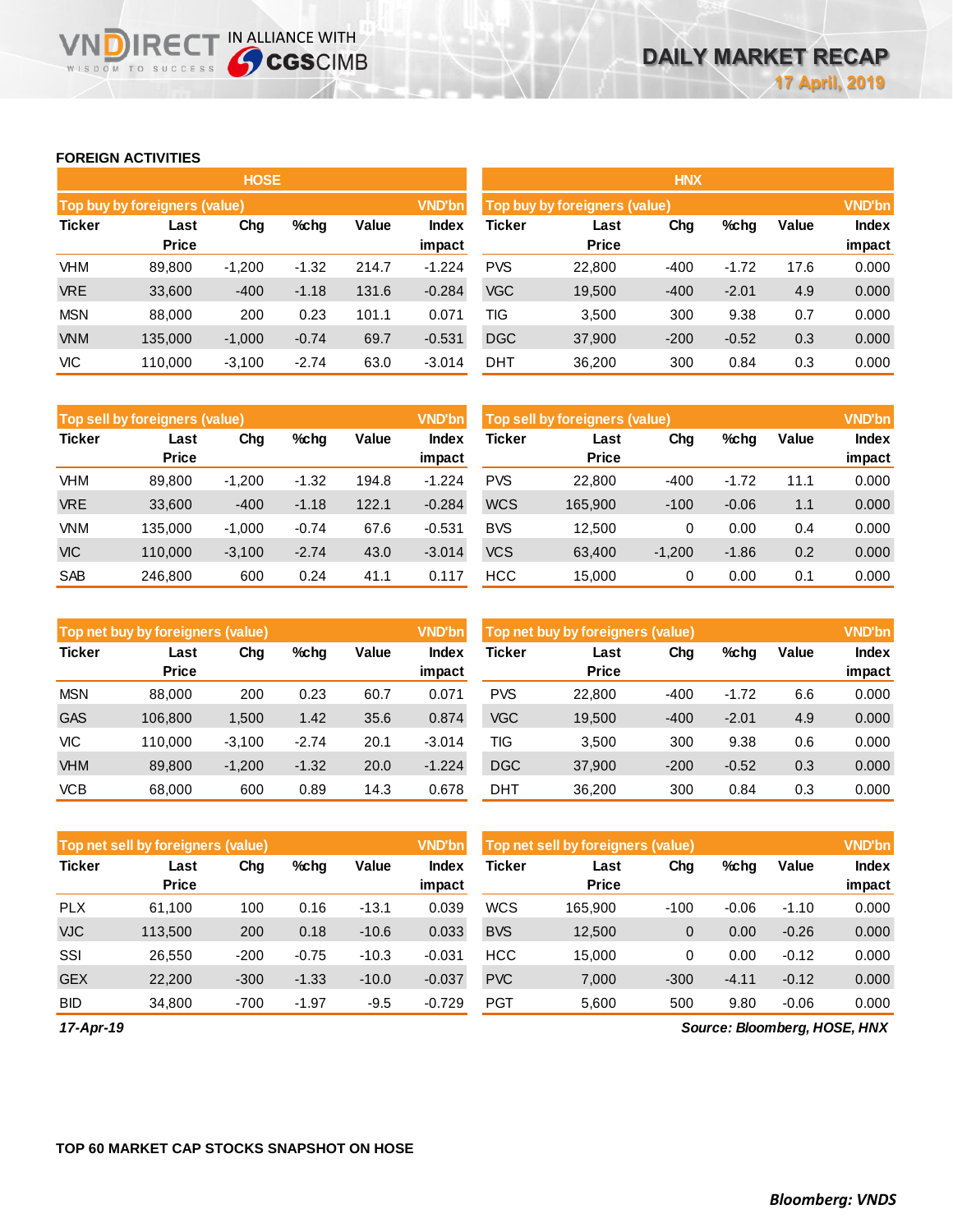# **DAILY MARKET RECAP**

| WISDOM TO SUCCESS      |                  | <b>Sy CGS</b> CIMB |                  |                  |                | DAILY MARKET RECAP              |                    |             |                             |              |                |                       |                |
|------------------------|------------------|--------------------|------------------|------------------|----------------|---------------------------------|--------------------|-------------|-----------------------------|--------------|----------------|-----------------------|----------------|
|                        |                  |                    |                  |                  |                |                                 |                    |             |                             |              |                | <b>17 April, 2019</b> |                |
|                        |                  |                    |                  |                  |                |                                 |                    |             |                             |              |                |                       |                |
| No. Ticker             | <b>Price</b>     |                    | Price change (%) |                  |                | Mkt. Cap Outs. Vol. Float ratio |                    |             | Avail. Fil Ave. daily vol.  | P/E          | P/B            | <b>ROE</b>            | <b>ROA</b>     |
|                        | <b>VND</b>       | 1M                 | 3M               | 6M               | <b>US\$mln</b> | <b>MIn'shs</b>                  | $\%$               |             | $% (30 \, \text{days-shs})$ | $\pmb{\chi}$ | $\pmb{\times}$ | $\%$                  | $\%$           |
| 1 VIC VM               | 110,000          | $-7.3$             | 7.8              | 11.1             | 15,133         | 3,192                           | 57.6               | 31.8        | 870,873                     | 86.6         | 6.2            | 8.9                   | 1.5            |
| 2 VHM VM               | 89,800           | $-3.8$             | 12.5             | 17.5             | 12,965         | 3,350                           | 30.3               | 33.7        | 809,017                     | 19.9         | 7.0            | 57.0                  | 16.7           |
| 3 VCB VM               | 68,000           | 3.0                | 23.2             | 14.9             | 10,871         | 3,709                           | 25.2               | 6.3         | 1,186,887                   | 16.8         | 3.9            | 25.5                  | 1.4            |
| 4 VNM VM               | 135,000          | $-1.5$             | 2.1              | 6.4              | 10,133         | 1,741                           | 46.2               | 40.7        | 790,345                     | 25.5         | 9.1            | 37.5                  | 28.4           |
| 5 GAS VM               | 106,800          | 5.1                | 20.0             | $-8.8$           | 8,811          | 1,914                           | 4.2                | 45.4        | 572,348                     | 18.2         | 4.5            | 26.5                  | 18.4           |
| 6 SAB VM               | 246,800          | $-2.8$             | $5.2$            | 10.7             | 6,822          | 641                             | 10.4               | 36.7        | 28,513                      | 38.4         | 10.5           | 29.4                  | 18.8           |
| 7 BID VM<br>8 MSN VM   | 34,800           | $-6.5$             | 8.9              | 0.6              | 5,128          | 3,419                           | 4.4                | 26.8        | 1,809,298                   | 16.2<br>19.2 | 2.3            | 15.1<br>22.2          | 0.6            |
| 9 TCB VM               | 88,000<br>24,750 | 1.7<br>$-7.8$      | 9.7<br>$-7.1$    | 8.6<br>$-14.9$   | 4,412<br>3,730 | 1,163                           | 24.9               | 8.6         | 534,943                     | 10.0         | 3.5<br>1.7     | 21.5                  | 7.7<br>2.9     |
| 10 CTG VM              | 21,450           | $-5.5$             | 16.3             | $-15.2$          | 3,443          | 3,497<br>3,723                  | 81.6<br>15.8       | 0.0<br>0.0  | 1,805,855<br>5,203,328      | 14.8         | 1.2            | 8.3                   | 0.5            |
| 11 VREVM               | 33,600           | $-10.4$            | 11.6             | 9.5              | 3,373          | 2,329                           | 100.0              | 17.1        | 2,729,719                   | 32.5         | 2.7            | 8.8                   | 6.3            |
| 12 PLX VM              | 61,100           | $-2.1$             | 11.7             | $-3.6$           | 3,083          | 1,171                           | 7.3                | 8.7         | 1,527,486                   | 19.4         | 3.5            | 17.9                  | 6.2            |
| 13 HPG VM              | 31,600           | $-0.9$             | 9.3              | $-22.9$          | 2,893          | 2,124                           | 51.1               | 9.3         | 4,247,999                   | 7.8          | 1.7            | 23.6                  | 13.1           |
| 14 BVHVM               | 91,200           | $-5.3$             | $-0.8$           | 1.9              | 2,755          | 701                             | 31.2               | 24.2        | 113,896                     | 56.3         | 4.3            | 7.8                   | 1.1            |
| 15 VJC VM              | 113,500          | $-4.6$             | $-1.7$           | $-18.5$          | 2,650          | 542                             | 53.2               | 9.3         | 812,619                     | 11.5         | 4.4            | 43.3                  | 15.1           |
| 16 NVL VM              | 56,200           | $-6.2$             | $-1.1$           | $-23.4$          | 2,254          | 930                             | 32.4               | 31.7        | 576,362                     | 15.9         | 2.7            | 20.1                  | 5.4            |
| 17 VPB VM              | 19,450           | $-10.8$            | 2.4              | $-19.0$          | 2,060          | 2,457                           | 69.0               | 0.0         | 2,240,856                   | 6.5          | 1.4            | 22.8                  | 2.4            |
| 18 MBB VM              | 21,500           | $-4.4$             | 8.9              | $-0.7$           | 1,959          | 2,113                           | 55.2               | 0.0         | 3,717,360                   | 7.6          | 1.4            | 20.1                  | 1.8            |
| 19 MWG VM              | 81,800           | $-7.7$             | $-4.1$           | $-14.8$          | 1,562          | 443                             | 87.1               | 0.0         | 516,206                     | 12.2         | 4.0            | 38.7                  | 11.3           |
| 20 POW VM              | 14,650           | $-10.1$            | $-6.1$           | <b>N/A</b>       | 1,479          | 2,342                           | 88.4               | 34.2        | 2,040,606                   | 17.9         | 1.4            | 7.8                   | 3.2            |
| 21 FPT VM              | 48,500           | 5.4                | 15.5             | 11.2             | 1,289          | 617                             | 82.0               | 0.0         | 782,726                     | 11.3         | 2.4            | 21.9                  | 9.6            |
| 22 HDB VM              | 28,500           | $-10.4$            | $-1.4$           | $-23.3$          | 1,205          | 981                             | 72.6               | 4.4         | 1,406,409                   | 9.8          | 1.8            | 19.1                  | 1.4            |
| 23 STB VM              | 11,900           | $-8.1$             | 6.3              | $-12.2$          | 925            | 1,804                           | 93.9               | 9.7         | 3,038,259                   | 12.0         | 0.9            | 7.5                   | 0.5            |
| 24 EIB VM              | 17,150           | $-3.1$             | 15.1             | 22.5             | 909            | 1,229                           | 79.0               | 0.1         | 200,183                     | 31.9         | 1.4            | 4.5                   | 0.4            |
| 25 BHN VM              | 81,900           | 2.0                | $-1.6$           | $-6.4$           | 818            | 232                             | 0.9                | 31.4        | 1,573                       | 38.1         | 4.5            | 12.4                  | 5.3            |
| 26 TPB VM              | 22,100           | 5.2                | 6.8              | 15.6             | 810            | 851                             | 70.6               | 0.0         | 577,608                     | 9.6          | 1.8            | 20.9                  | 1.4            |
| 27 ROS VM              | 31,450           | $-4.7$             | $-11.5$          | $-18.3$          | 769            | 568                             | 27.0               | 46.5        | 6,638,984                   | 83.5         | 3.0            | 3.7                   | 2.0            |
| 28 PNJ VM              | 99,200           | $-4.6$             | 10.2             | $-4.6$           | 714            | 167                             | 67.0               | 0.0         | 263,660                     | 16.8         | 4.4            | 28.3                  | 17.4           |
| 29 DHG VM              | 113,900          | $-2.3$             | 37.9             | 25.2             | 642            | 131                             | 22.1               | 56.5        | 140,222                     | 25.6         | 4.8            | 19.8                  | 15.7           |
| 30 HNG VM              | 15,600           | 4.0                | 9.5              | 3.7              | 596            | 887                             | 42.0               | 48.2        | 949,726                     | <b>N/A</b>   | 1.3            | $-6.4$                | $-2.1$         |
| 31 SSIVM               | 26,550           | $-10.0$            | 5.4              | $-13.8$          | 583            | 509                             | 63.8               | 40.1        | 1,195,848                   | 10.2         | 1.5            | 14.8                  | 6.1            |
| 32 KDH VM              | 31,500           | 1.0                | 5.0              | $-4.8$           | 562            | 414                             | 73.3               | 1.6         | 245,143                     | 15.6         | 1.9            | 13.4<br>20.6          | 8.1            |
| 33 REE VM<br>34 SBT VM | 31,650<br>18,400 | $-6.9$<br>$-3.4$   | 0.3<br>$-6.8$    | $-9.6$<br>$-5.3$ | 423<br>416     | 310<br>525                      | 84.4<br>30.2       | 0.0<br>89.1 | 578,996<br>1,449,416        | 5.5<br>41.2  | 1.1<br>1.7     | 4.1                   | 12.0<br>1.7    |
| 35 CTD VM              | 121,600          | $-14.4$            | $-17.9$          | $-22.8$          | 400            | 76                              | 85.6               | 2.3         | 214,262                     | 6.6          | 1.2            | 18.8                  | 9.2            |
| 36 GEX VM              | 22,200           | $-5.3$             | 2.8              | $-18.4$          | 389            | 407                             | 64.7               | 33.2        | 946,974                     | 8.6          | 1.6            | 19.1                  | 6.1            |
| 37 VHC VM              | 94,400           | 3.4                | 1.5              | 5.1              | 376            | 92                              | 37.7               | 64.6        | 198,094                     | 6.1          | 2.2            | 41.3                  | 25.4           |
| 38 PPC VM              | 25,550           | $-2.1$             | 32.0             | 36.6             | 353            | 321                             | 24.6               | 34.3        | 801,279                     | 7.3          | 1.4            | 20.2                  | 15.5           |
| 39 HCM VM              | 26,650           | $-13.5$            | 20.3             | $-16.6$          | 347            | 302                             | 76.2               | 42.6        | 560,894                     | 10.1         | 2.2            | 23.1                  | 11.3           |
| 40 SCS VM              | 160,700          | 6.5                | 14.0             | 16.4             | 346            | 50                              | 99.1               | 30.6        | 16,890                      | 20.8         | 10.8           | 48.6                  | 43.6           |
| 41 NT2 VM              | 27,400           | $-5.4$             | $-0.4$           | 6.2              | 340            | 288                             | 32.1               | 25.9        | 173,761                     | 10.5         | 2.1            | 17.4                  | 8.3            |
| 42 GMD VM              | 25,950           | $-8.1$             | 3.4              | $-3.5$           | 332            | 297                             | 60.8               | 0.0         | 401,892                     | 4.2          | 1.3            | 29.6                  | 17.4           |
| 43 DXG VM              | 22,000           | $-9.1$             | $-3.1$           | $-23.9$          | 332            | 350                             | 66.8               | 0.4         | 1,194,757                   | 6.4          | 1.5            | 26.7                  | 9.8            |
| 44 PDR VM              | 28,800           | $-0.7$             | 12.5             | 8.5              | 331            | 266                             | 37.7               | 42.6        | 973,444                     | 12.6         | 2.2            | 19.8                  | 6.1            |
| 45 TCH VM              | 21,300           | $-6.4$             | 26.4             | $-2.3$           | 324            | 353                             | 50.0               | 41.7        | 684,561                     | 28.2         | 1.7            | 6.2                   | 5.3            |
| 46 PVD VM              | 19,200           | 2.9                | 23.9             | $-0.8$           | 317            | 383                             | 49.4               | 27.1        | 3,160,982                   | 41.0         | 0.5            | $1.5$                 | 0.9            |
| 47 DPM VM              | 18,050           | $-10.4$            | $-20.7$          | $-0.3$           | 304            | 391                             | 38.1               | 26.2        | 324,514                     | 10.8         | 0.9            | 8.8                   | 6.5            |
| 48 NLG VM              | 28,700           | 2.5                | 13.7             | $-8.0$           | 296            | 239                             | 60.8               | 0.0         | 617,065                     | 7.6          | 1.4            | 19.2                  | 8.7            |
| 49 PHR VM              | 50,500           | 2.6                | 45.5             | 73.5             | 295            | 135                             | 33.1               | 41.0        | 678,101                     | 10.6         | 2.6            | 25.1                  | 13.4           |
| 50 KBC VM              | 14,550           | $-5.5$             | 3.2              | 13.7             | 295            | 470                             | 75.4               | 28.3        | 2,818,956                   | 9.2          | 0.8            | 8.6                   | 4.6            |
| 51 VPI VM              | 41,000           | $-1.1$             | 0.7              | $-3.6$           | 283            | 160                             | 100.0              | 39.7        | 231,100                     | 15.6         | 2.9            | 20.6                  | 8.1            |
| 52 PAN VM              | 37,000           | 0.8                | 7.1              | $-11.4$          | 271            | 170                             | 47.3               | 3.6         | 70,903                      | 17.6         | 1.7            | 10.4                  | 4.3            |
| 53 HT1 VM              | 16,000           | $-0.9$             | 14.3             | 23.1             | 263            | 382                             | 20.0               | 42.8        | 212,791                     | 9.5          | $1.2$          | 12.4                  | 5.9            |
| 54 CII VM              | 23,950           | $-2.2$             | 0.6              | $-6.3$           | 256            | 248                             | 83.4               | 16.1        | 880,182                     | 65.1         | 1.2            | 1.8                   | 0.4            |
| 55 VCIVM               | 35,350           | $-13.8$            | $-10.3$          | $-42.2$          | 248            | 163                             | 66.1               | 59.2        | 99,505                      | 7.0          | 1.6            | 24.7                  | 12.7           |
| 56 VCF VM              | 199,900          | 34.2               | 42.0             | 24.9             | 229            | 27                              | 0.6                | 48.4        | 1,066                       | 8.3          | 3.8            | 58.7                  | 22.1           |
| 57 HPX VM              | 25,450           | 6.3                | $-3.2$           | 22.1             | 219            | 200                             | 89.0               | 34.3        | 300,946                     | 11.4         | 2.0            | 19.4                  | 6.5            |
| 58 HAG VM<br>59 LGC VM | 5,380<br>24,500  | $-6.8$<br>$-30.6$  | 7.0<br>$-30.6$   | 4.1<br>$-11.4$   | 215<br>204     | 927<br>193                      | 63.8<br><b>N/A</b> | 40.6<br>4.0 | 4,554,494<br>70             | 42.3         | 0.4            | 0.9<br>7.2            | 0.2            |
| 60 PVT VM              | 16,600           | $-5.4$             | 0.9              | $-5.1$           | 201            | 281                             | 38.0               | 16.2        | 457,926                     | 25.8<br>7.2  | 1.8<br>1.2     | 16.9                  | 1.9<br>$6.7\,$ |
|                        |                  |                    |                  |                  |                |                                 |                    |             | <b>Source: Bloomberg</b>    |              |                | 17 Apr                |                |

**VNDIRECT IN ALLIANCE WITH**